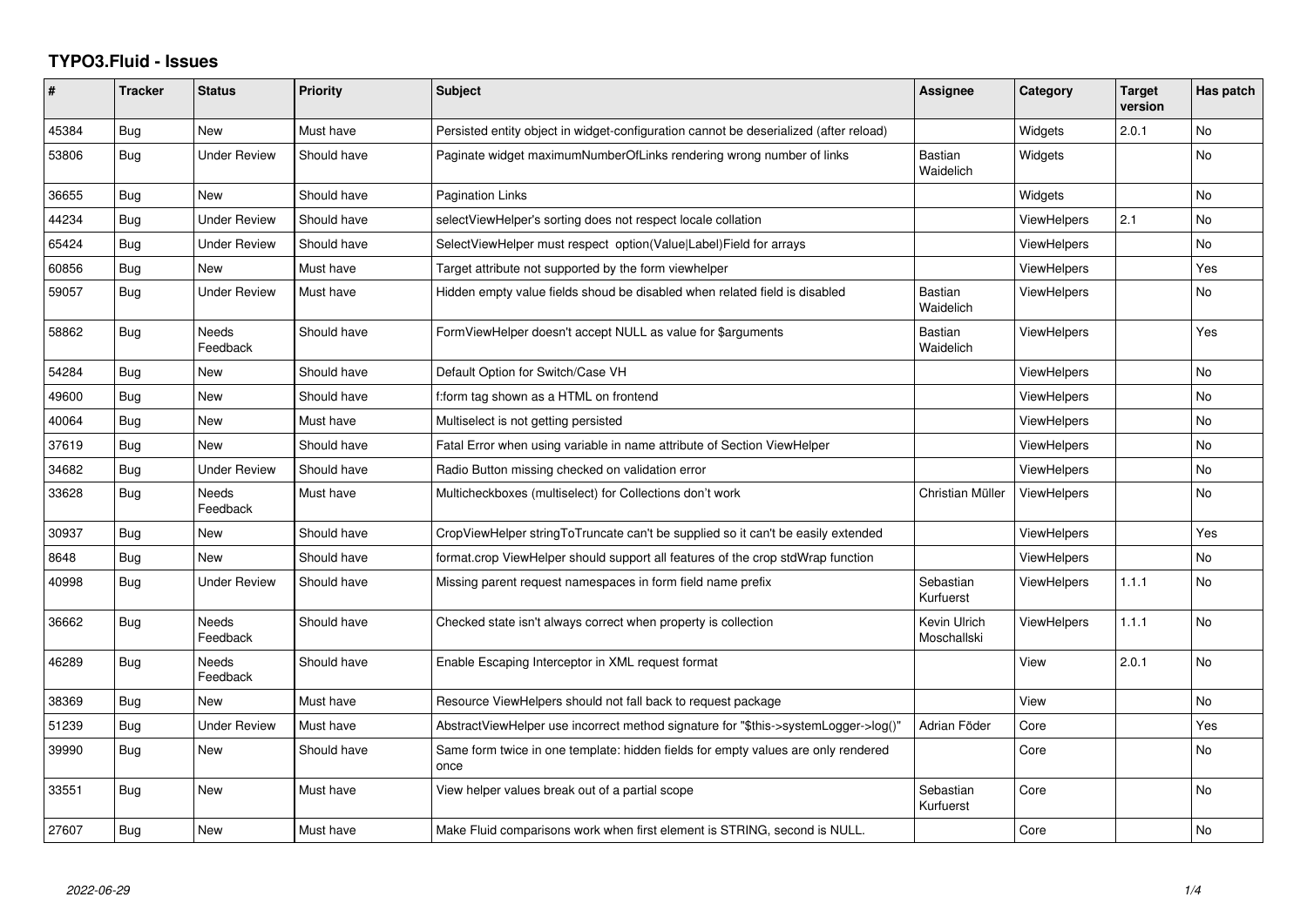| #     | <b>Tracker</b> | <b>Status</b>       | <b>Priority</b> | <b>Subject</b>                                                                                              | Assignee               | Category           | <b>Target</b><br>version | Has patch |
|-------|----------------|---------------------|-----------------|-------------------------------------------------------------------------------------------------------------|------------------------|--------------------|--------------------------|-----------|
| 12863 | <b>Bug</b>     | <b>New</b>          | Should have     | Attributes of a viewhelper can't contain a '-'                                                              | Sebastian<br>Kurfuerst | Core               |                          | <b>No</b> |
| 3481  | <b>Bug</b>     | New                 | Should have     | Use ViewHelperVariableContainer in PostParseFacet                                                           |                        | Core               |                          | <b>No</b> |
| 58983 | Bug            | New                 | Should have     | format.date does not respect linebreaks and throws exception                                                |                        |                    |                          | No        |
| 58921 | Bug            | New                 | Should have     | f:form.* VHs crash if NOT inside f:form but followed by f:form                                              |                        |                    |                          | <b>No</b> |
| 57885 | <b>Bug</b>     | New                 | Must have       | Inputs are cleared from a second form if the first form produced a vallidation error                        |                        |                    |                          | No        |
| 55008 | Bug            | Under Review        | Should have     | Interceptors should be used in Partials                                                                     | Christian Müller       |                    |                          | <b>No</b> |
| 52591 | Bug            | New                 | Should have     | The Pagination Widget broken for joined objects                                                             |                        |                    |                          | No        |
| 52536 | <b>Bug</b>     | Under Review        | Should have     | Errorclass not set if no property-attribute set                                                             |                        |                    |                          |           |
| 50888 | <b>Bug</b>     | <b>Under Review</b> | Should have     | WSOD by changing name of section and if Fluid caches are generated                                          |                        |                    |                          | <b>No</b> |
| 49038 | <b>Bug</b>     | New                 | Must have       | form select does not select the first item if prependOptionValue is used                                    |                        |                    |                          | No        |
| 47006 | Bug            | Under Review        | Should have     | widget identifier are not unique                                                                            |                        |                    |                          | No        |
| 28554 | <b>Bug</b>     | <b>New</b>          | Should have     | (v4) implement feature flag to disable caching                                                              |                        |                    |                          | <b>No</b> |
| 28553 | <b>Bug</b>     | New                 | Should have     | improve XHProf test setup                                                                                   |                        |                    |                          | <b>No</b> |
| 28552 | Bug            | New                 | Should have     | (v5) write ViewHelper test for compiled run; adjust functional test to do two passes<br>(uncached & cached) |                        |                    |                          | No        |
| 28551 | <b>Bug</b>     | Accepted            | Should have     | (v4) backport VHTest                                                                                        | Sebastian<br>Kurfuerst |                    |                          | <b>No</b> |
| 28550 | <b>Bug</b>     | <b>New</b>          | Should have     | (v4) make widgets cacheable, i.e. not implement childnodeaccess interface                                   |                        |                    |                          | <b>No</b> |
| 28549 | <b>Bug</b>     | New                 | Should have     | make widgets cacheable, i.e. not implement childnodeaccess interface                                        |                        |                    |                          | <b>No</b> |
| 13045 | <b>Bug</b>     | New                 | Should have     | Entity decode of strings are different between if-conditions and output of variable                         |                        |                    |                          |           |
| 52419 | Bug            | New                 | Should have     | Wrong PHPDocs notation for default value inline f:translate viewhelper                                      |                        |                    | 2.0                      | <b>No</b> |
| 31955 | Feature        | <b>New</b>          | Should have     | f:uri.widget                                                                                                |                        | Widgets            |                          | No        |
| 43346 | Feature        | <b>Under Review</b> | Should have     | Allow property mapping configuration via template                                                           | Karsten<br>Dambekalns  | <b>ViewHelpers</b> | 2.1                      | No        |
| 60003 | Feature        | <b>New</b>          | Should have     | Add required-Attribute to f:form.password                                                                   |                        | <b>ViewHelpers</b> |                          | <b>No</b> |
| 51100 | Feature        | New                 | Must have       | Links with absolute URI should have the option of URI Scheme                                                |                        | <b>ViewHelpers</b> |                          | No        |
| 39936 | Feature        | <b>New</b>          | Should have     | registerTagAttribute should handle default values                                                           |                        | ViewHelpers        |                          | No        |
| 36410 | Feature        | New                 | Should have     | Allow templates to send arguments back to layout                                                            |                        | <b>ViewHelpers</b> |                          | No        |
| 5933  | Feature        | Accepted            | Should have     | Optional section rendering                                                                                  | Sebastian<br>Kurfuerst | <b>ViewHelpers</b> |                          | No        |
| 3725  | Feature        | New                 | Could have      | CSS Engine                                                                                                  | Christian Müller       | <b>ViewHelpers</b> |                          | No        |
| 60181 | Feature        | <b>New</b>          | Could have      | Caching mechanism for Fluid Views/Templates                                                                 |                        | View               |                          | No        |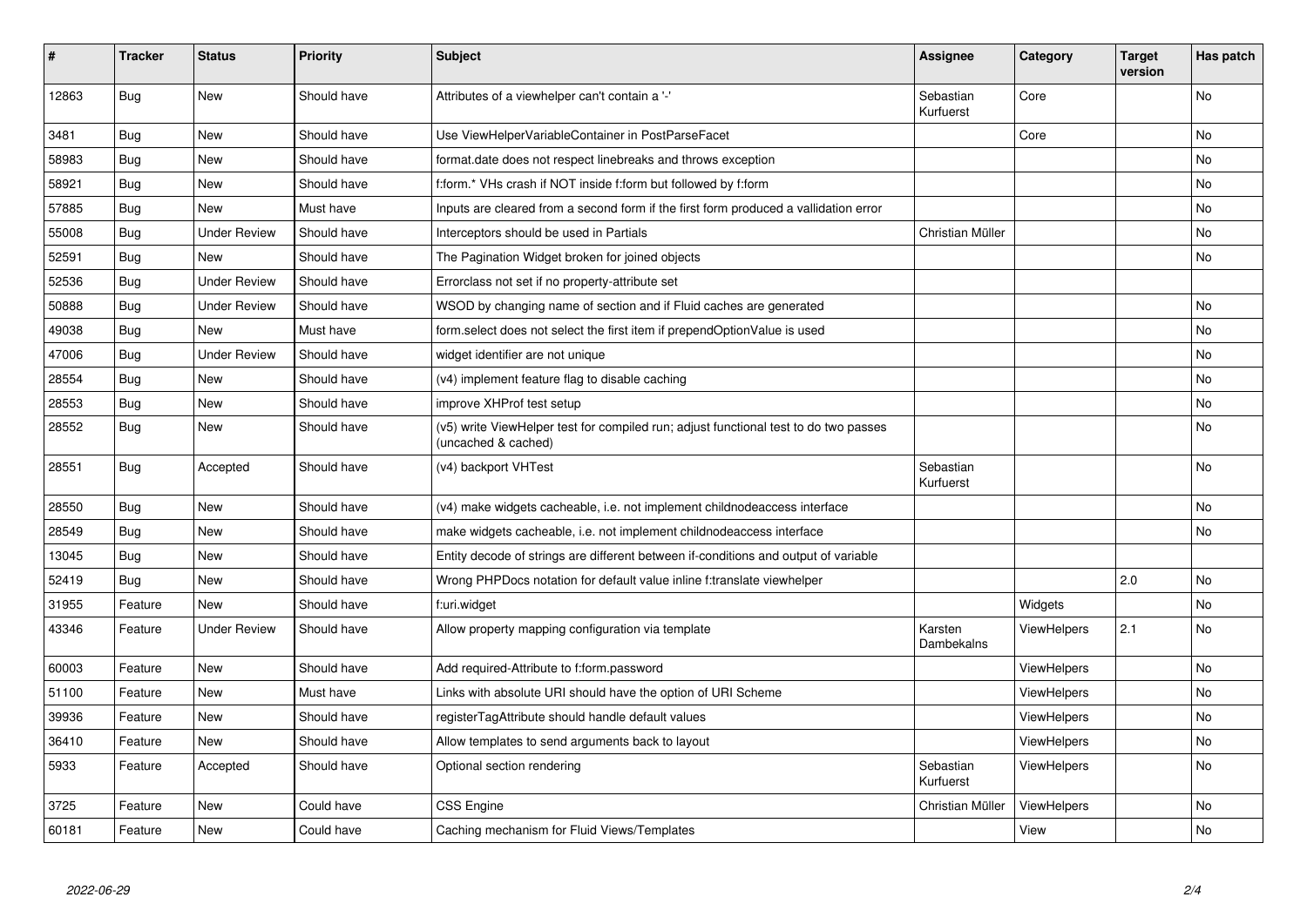| #     | <b>Tracker</b> | <b>Status</b>       | <b>Priority</b> | <b>Subject</b>                                                                                | <b>Assignee</b>              | Category    | <b>Target</b><br>version | Has patch |
|-------|----------------|---------------------|-----------------|-----------------------------------------------------------------------------------------------|------------------------------|-------------|--------------------------|-----------|
| 8989  | Feature        | Needs<br>Feedback   | Could have      | Search path for fluid template files                                                          |                              | View        |                          | <b>No</b> |
| 62346 | Feature        | New                 | Could have      | f:comment should have high precende                                                           |                              | Core        | 3.x                      | No        |
| 46257 | Feature        | <b>Under Review</b> | Should have     | Add escape sequence support for Fluid                                                         |                              | Core        |                          | No        |
| 33394 | Feature        | Needs<br>Feedback   | Should have     | Logical expression parser for BooleanNode                                                     | <b>Tobias Liebig</b>         | Core        |                          | No        |
| 30555 | Feature        | New                 | Could have      | Make TagBuilder more extensible                                                               |                              | Core        |                          | No        |
| 10472 | Feature        | New                 | Could have      | Fluid Standalone distribution                                                                 |                              | Core        |                          | No        |
| 7608  | Feature        | New                 | Could have      | Configurable shorthand/object accessor delimiters                                             |                              | Core        |                          | Yes       |
| 4704  | Feature        | New                 | Should have     | Improve parsing exception messages                                                            |                              | Core        |                          |           |
| 1907  | Feature        | New                 | Could have      | Default values for view helpers based on context                                              |                              | Core        |                          |           |
| 60271 | Feature        | New                 | Should have     | Paginate viewhelper, should also support arrays                                               |                              |             |                          | No        |
| 52640 | Feature        | <b>Under Review</b> | Should have     | Create an UnlessViewHelper as opposite to the IfViewHelper                                    | Marc Neuhaus                 |             |                          | No        |
| 51277 | Feature        | New                 | Should have     | ViewHelper context should be aware of actual file occurrence                                  |                              |             |                          | No        |
| 49756 | Feature        | <b>Under Review</b> | Should have     | Select values by array key in checkbox viewhelper                                             |                              |             |                          | No        |
| 48355 | Feature        | New                 | Could have      | Assign output of viewhelper to template variable for further processing.                      |                              |             |                          |           |
| 46545 | Feature        | New                 | Should have     | Better support for arrays in options of SelectViewHelper                                      |                              |             |                          | No        |
| 45345 | Feature        | Needs<br>Feedback   | Should have     | Easy to use comments for fluid that won't show in output                                      |                              |             |                          |           |
| 45153 | Feature        | New                 | Should have     | f:be.menus.actionMenuItem - Detection of the current select option is insufficient            |                              |             |                          | No        |
| 42397 | Feature        | New                 | Should have     | Missing viewhelper for general links                                                          |                              |             |                          | No        |
| 40081 | Feature        | New                 | Should have     | Allow assigned variables as keys in arrays                                                    |                              |             |                          | No        |
| 38130 | Feature        | New                 | Should have     | Checkboxes and multiple select fields should have an assignable default value                 |                              |             |                          | No        |
| 37095 | Feature        | New                 | Should have     | It should be possible to set a different template on a Fluid TemplateView inside an<br>action | Christopher<br><b>Hlubek</b> |             |                          | No        |
| 36559 | Feature        | New                 | Could have      | New widget progress bar                                                                       |                              |             |                          | Yes       |
| 33215 | Feature        | New                 | Should have     | RFC: Dynamic values in ObjectAccess paths                                                     |                              |             |                          | No        |
| 9514  | Feature        | New                 | Should have     | Support explicit Array Arguments for ViewHelpers                                              |                              |             |                          |           |
| 9005  | Feature        | Accepted            | Could have      | Fluid Template Analyzer (FTA)                                                                 | Sebastian<br>Kurfuerst       |             |                          |           |
| 3291  | Feature        | Needs<br>Feedback   | Should have     | Cacheable viewhelpers                                                                         |                              |             |                          | No        |
| 54195 | Task           | New                 | Should have     | Rename and move FormViewHelper's errorClass value, currently 'f3-form-error'                  | Adrian Föder                 | ViewHelpers |                          | No        |
| 34309 | Task           | New                 | Could have      | Unknown ViewHelpers cause exception - should be handled more graceful                         |                              | ViewHelpers |                          | No        |